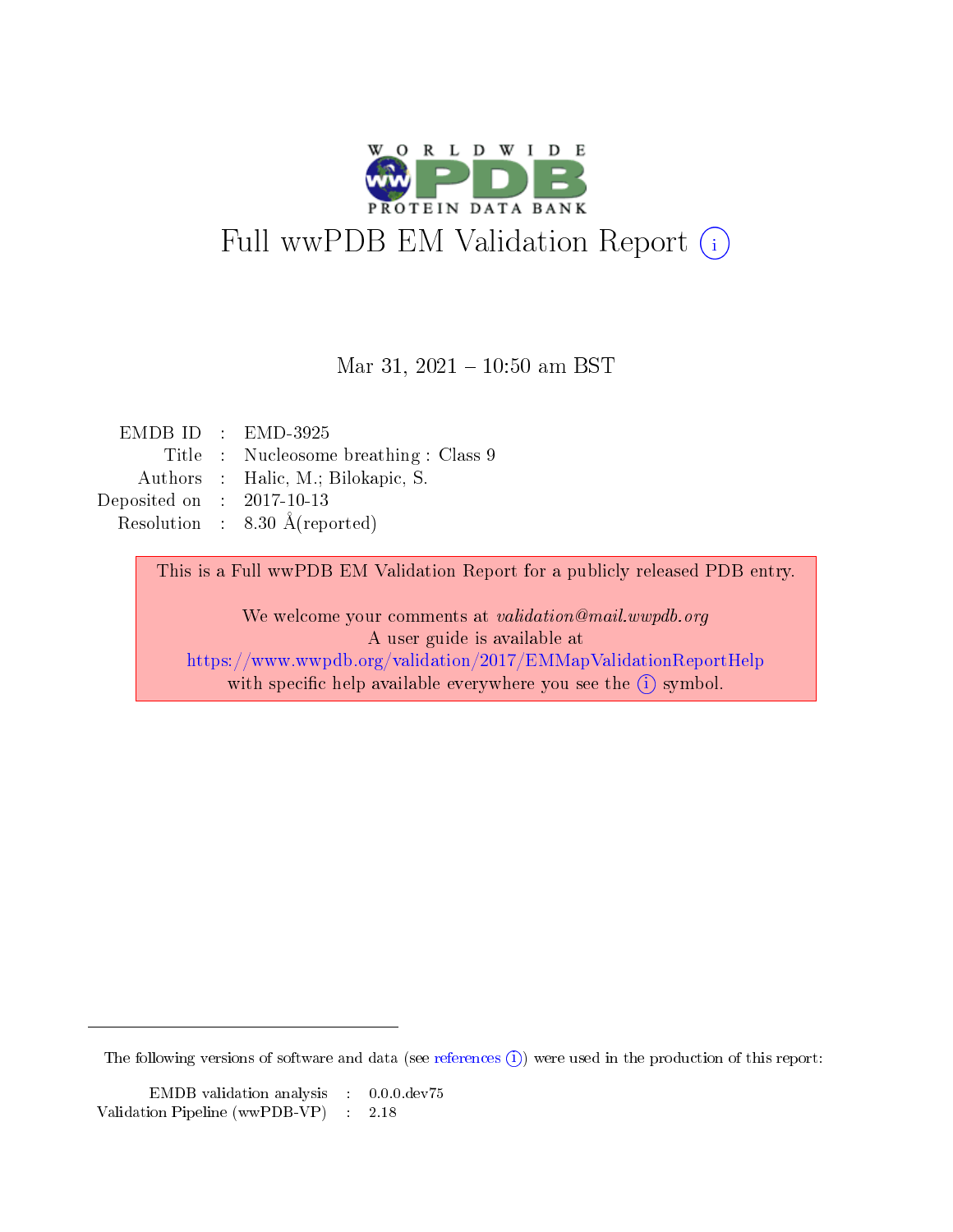# 1 Experimental information  $(i)$

| Property                           | <b>Value</b>            | Source    |
|------------------------------------|-------------------------|-----------|
| EM reconstruction method           | <b>SINGLE PARTICLE</b>  | Depositor |
| Imposed symmetry                   | POINT, C1               | Depositor |
| Number of particles used           | 9000                    | Depositor |
| Resolution determination method    | FSC 0.143 CUT-OFF       | Depositor |
| CTF correction method              | Not provided            |           |
| Microscope                         | <b>FEI TITAN</b>        | Depositor |
| Voltage (kV)                       | 300                     | Depositor |
| Electron dose $(e^-/\text{\AA}^2)$ | 100.0                   | Depositor |
| Minimum defocus (nm)               | Not provided            |           |
| Maximum defocus (nm)               | Not provided            |           |
| Magnification                      | Not provided            |           |
| Image detector                     | FEI FALCON II (4k x 4k) | Depositor |
| Maximum map value                  | 0.434                   | Depositor |
| Minimum map value                  | $-0.100$                | Depositor |
| Average map value                  | 0.002                   | Depositor |
| Map value standard deviation       | 0.024                   | Depositor |
| Recommended contour level          | 0.11                    | Depositor |
| Map size $(A)$                     | 235.2, 235.2, 235.2     | wwPDB     |
| Map dimensions                     | 168, 168, 168           | wwPDB     |
| Map angles $(°)$                   | 90.0, 90.0, 90.0        | wwPDB     |
| Pixel spacing $(A)$                | 1.4, 1.4, 1.4           | Depositor |

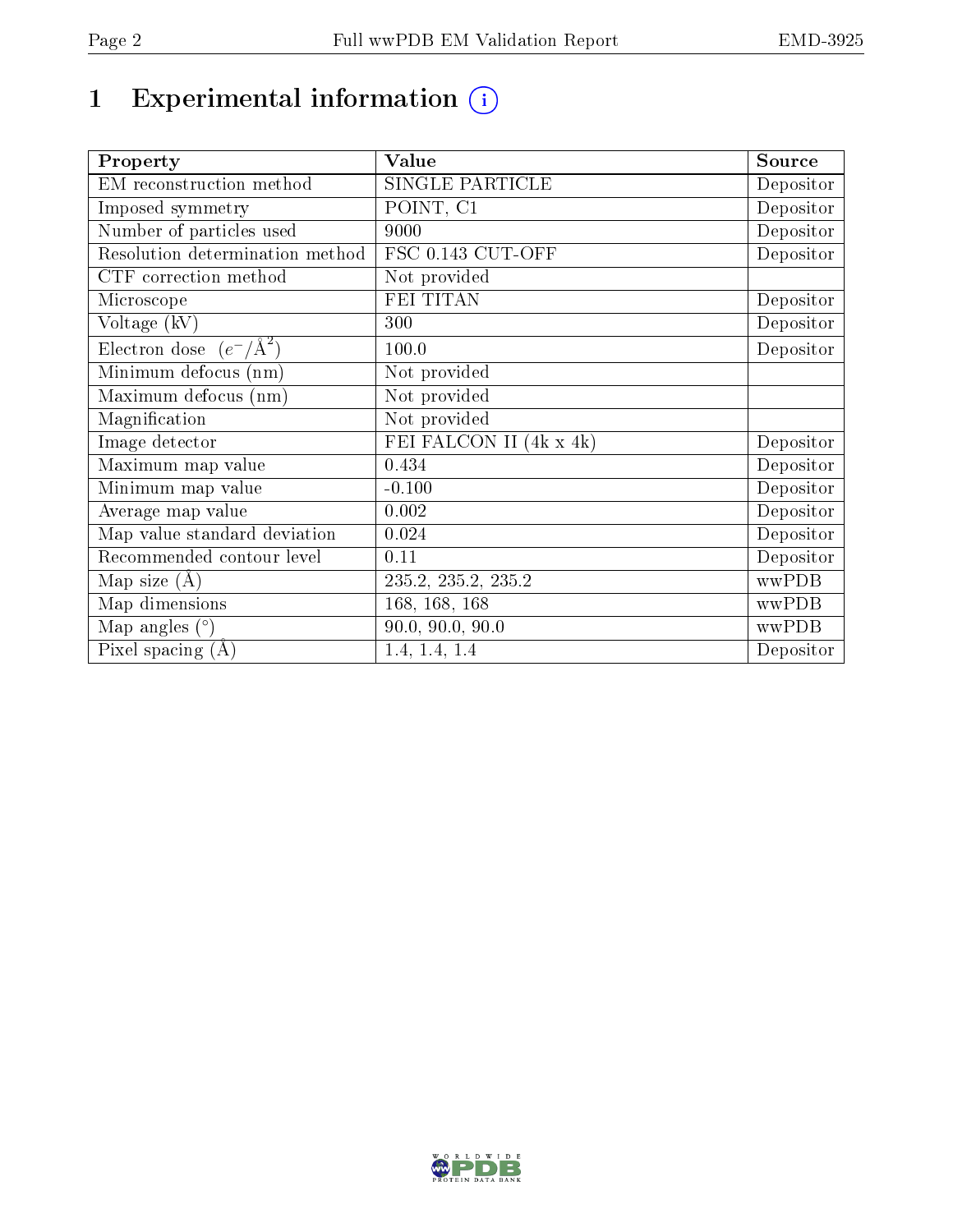# 2 Map visualisation  $(i)$

This section contains visualisations of the EMDB entry EMD-3925. These allow visual inspection of the internal detail of the map and identification of artifacts.

No raw map or half-maps were deposited for this entry and therefore no images, graphs, etc. pertaining to the raw map can be shown.

### 2.1 [O](https://www.wwpdb.org/validation/2017/EMMapValidationReportHelp#orthogonal_projections)rthogonal projections (i)

#### 2.1.1 Primary map



The images above show the map projected in three orthogonal directions.

### 2.2 Central slices  $(i)$

#### 2.2.1 Primary map



X Index: 84 Y Index: 84 Z Index: 84



D W I D E

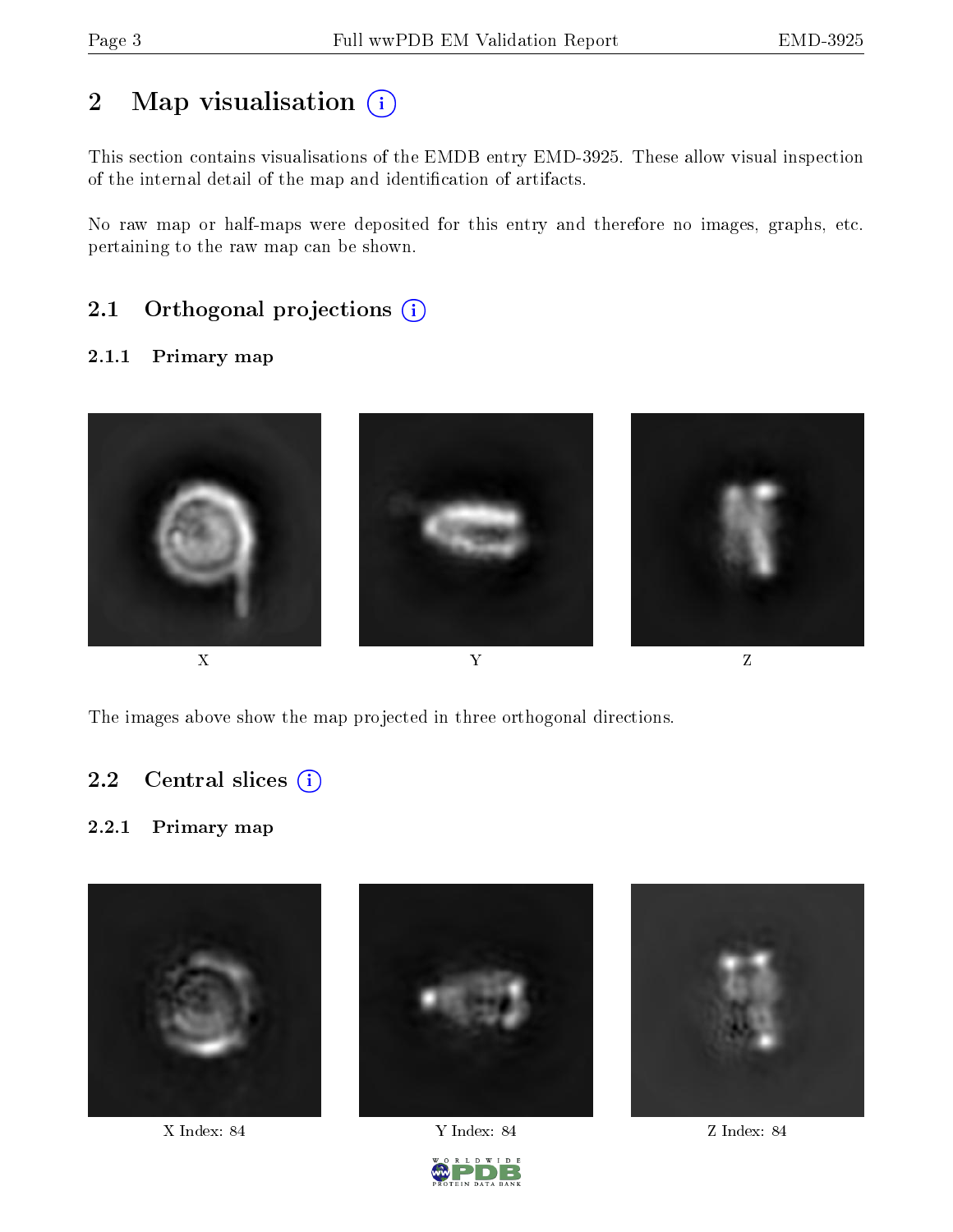The images above show central slices of the map in three orthogonal directions.

#### 2.3 Largest variance slices (i)

#### 2.3.1 Primary map



X Index: 94 Y Index: 111 Z Index: 107

The images above show the largest variance slices of the map in three orthogonal directions.

#### 2.4 [O](https://www.wwpdb.org/validation/2017/EMMapValidationReportHelp#orthogonal_views)rthogonal surface views (i)

#### 2.4.1 Primary map



The images above show the 3D surface view of the map at the recommended contour level 0.11. These images, in conjunction with the slice images, may facilitate assessment of whether an appropriate contour level has been provided.

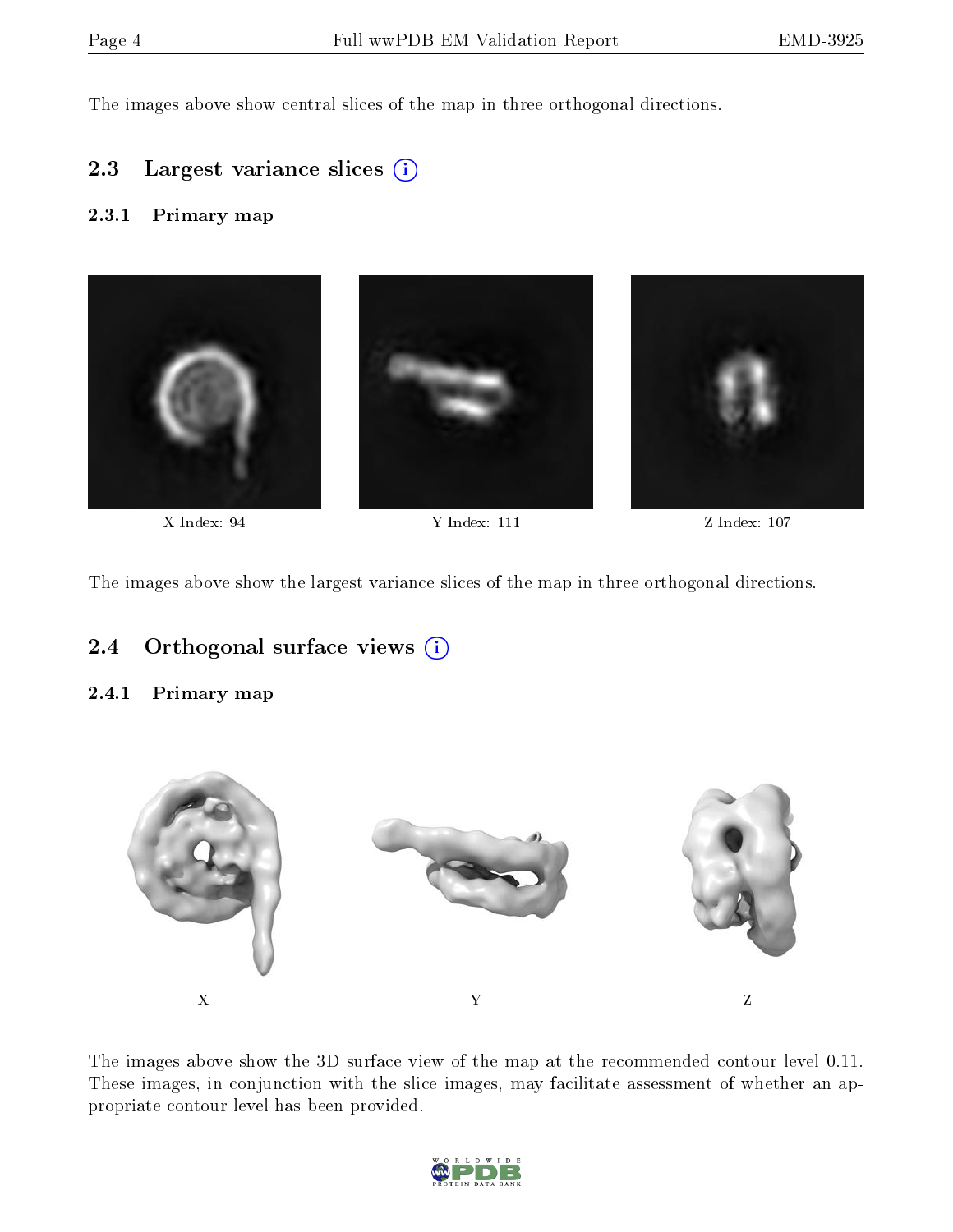## 2.5 Mask visualisation (i)

This section was not generated. No masks/segmentation were deposited.

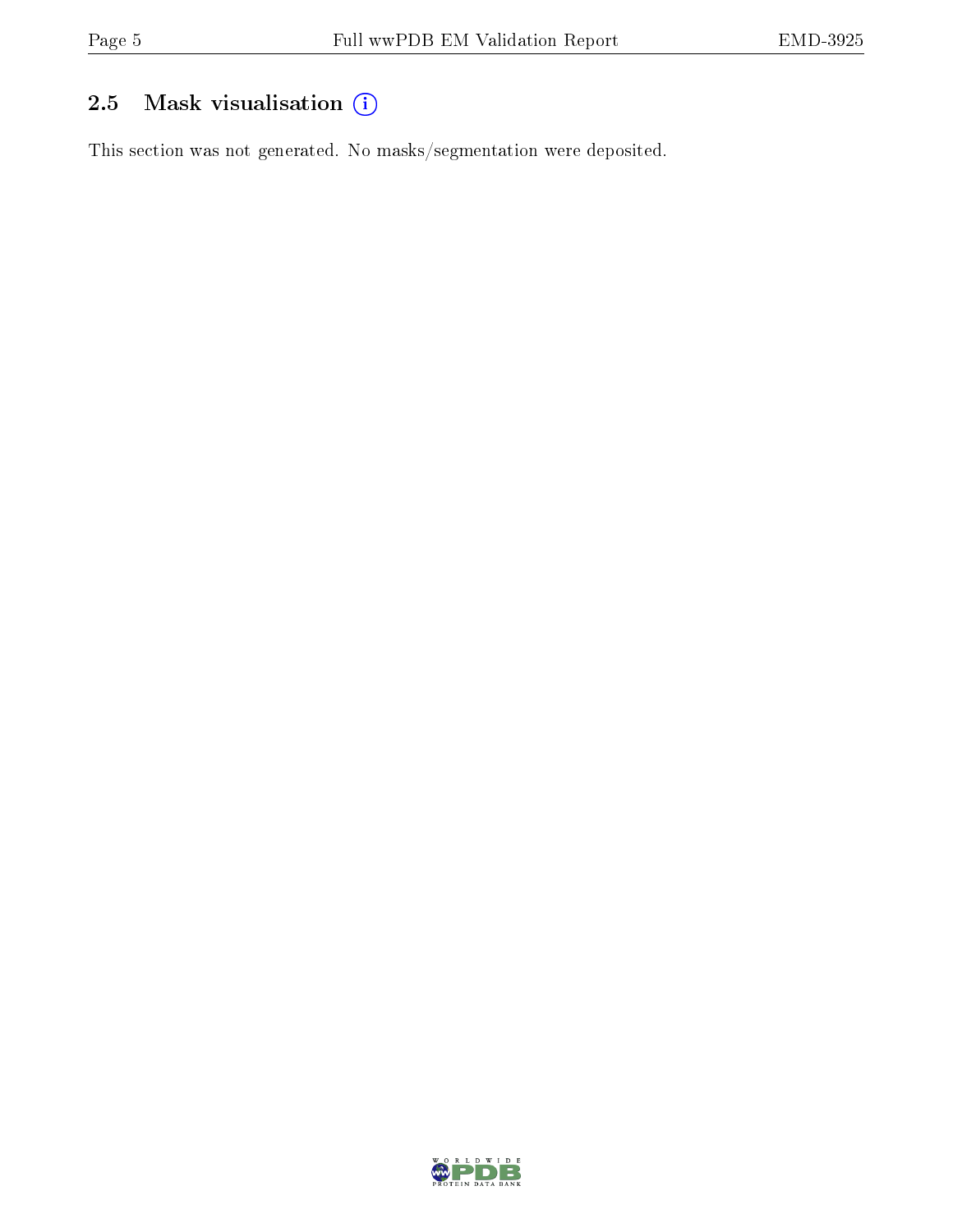## 3 Map analysis (i)

This section contains the results of statistical analysis of the map.

### 3.1 Map-value distribution  $(i)$



The map-value distribution is plotted in 128 intervals along the x-axis. The y-axis is logarithmic. A spike in this graph at zero usually indicates that the volume has been masked.

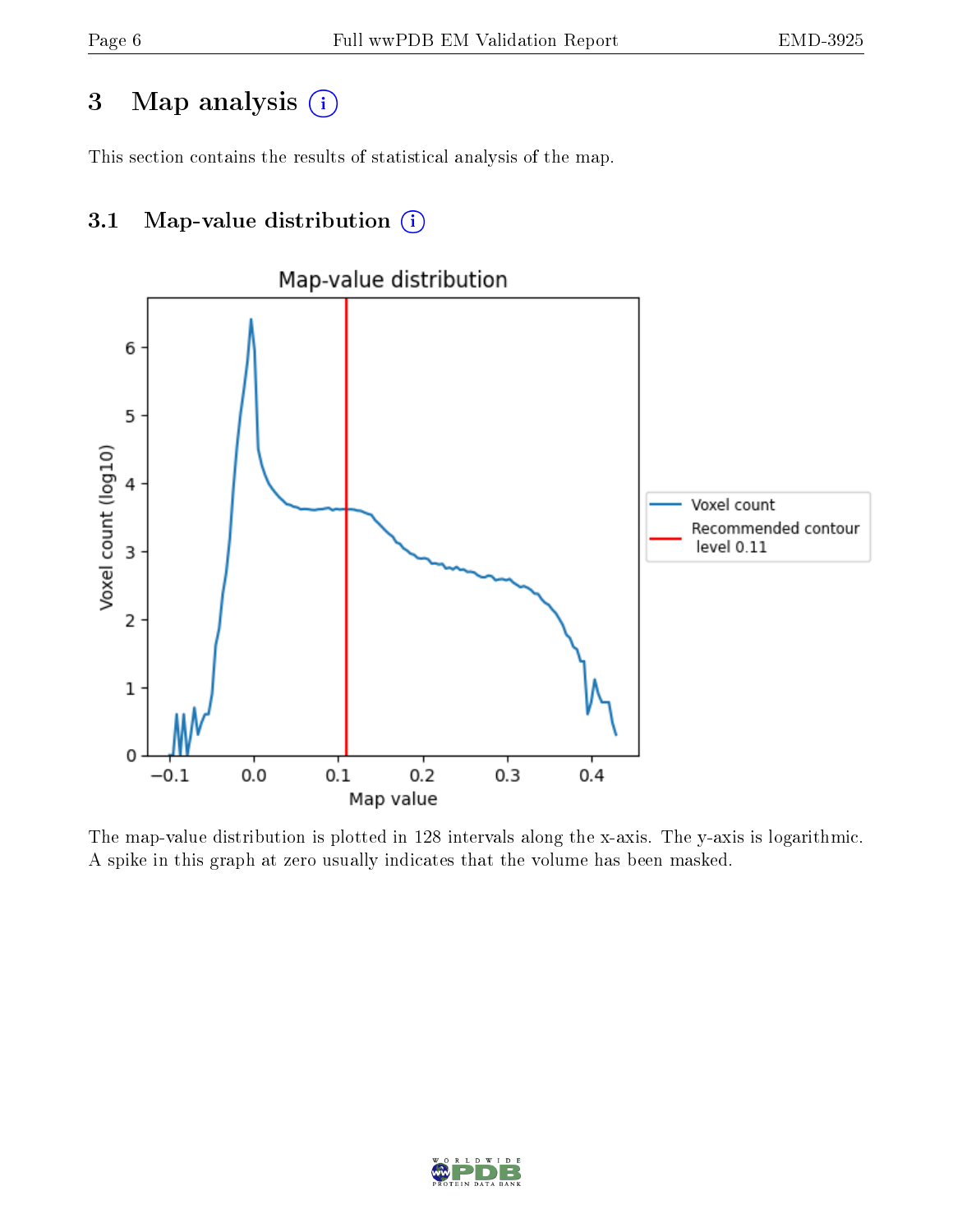### 3.2 Volume estimate  $\overline{()}$



The volume at the recommended contour level is 189 nm<sup>3</sup>; this corresponds to an approximate mass of 171 kDa.

The volume estimate graph shows how the enclosed volume varies with the contour level. The recommended contour level is shown as a vertical line and the intersection between the line and the curve gives the volume of the enclosed surface at the given level.

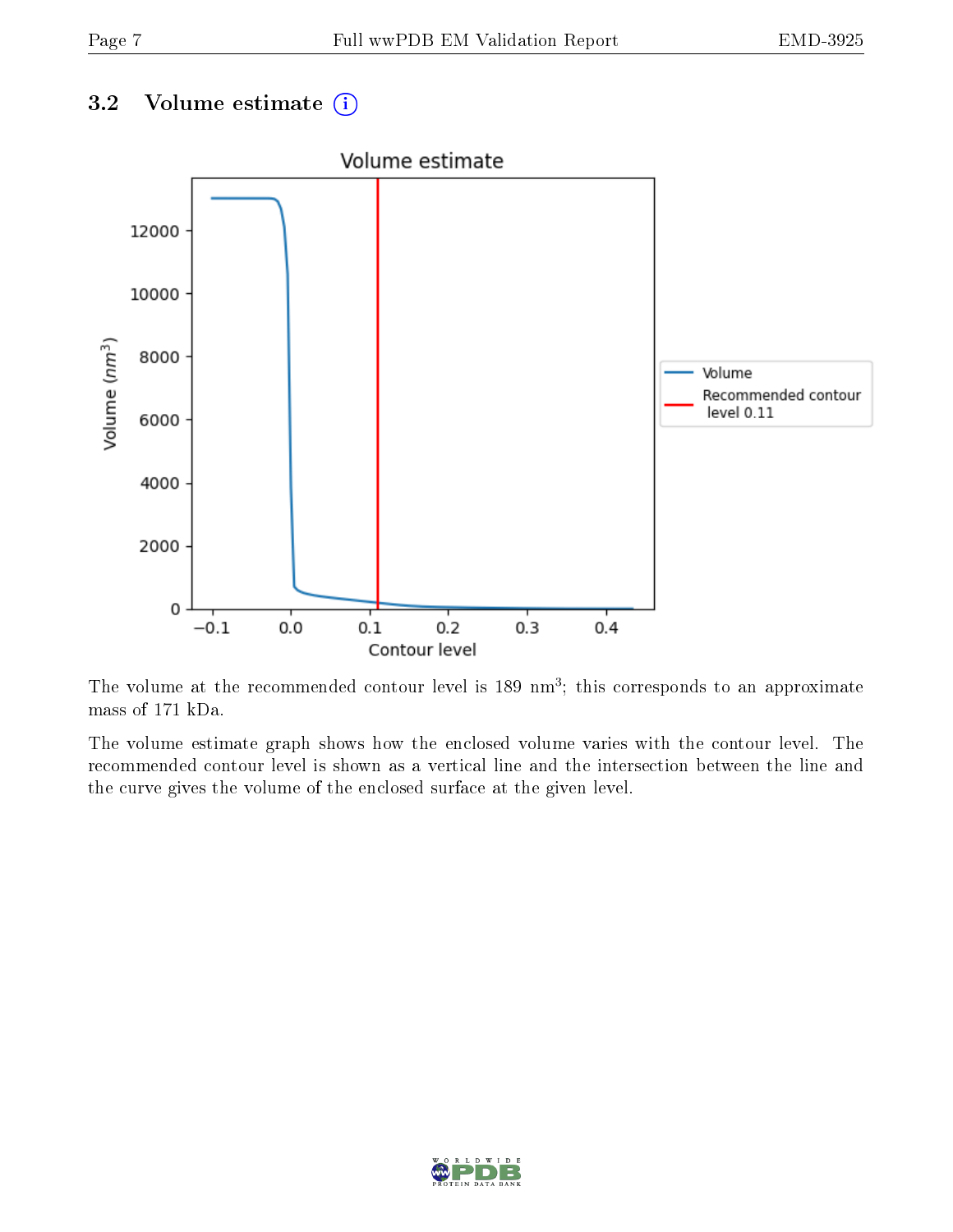### 3.3 Rotationally averaged power spectrum (i)



\*Reported resolution corresponds to spatial frequency of 0.120 Å<sup>-1</sup>